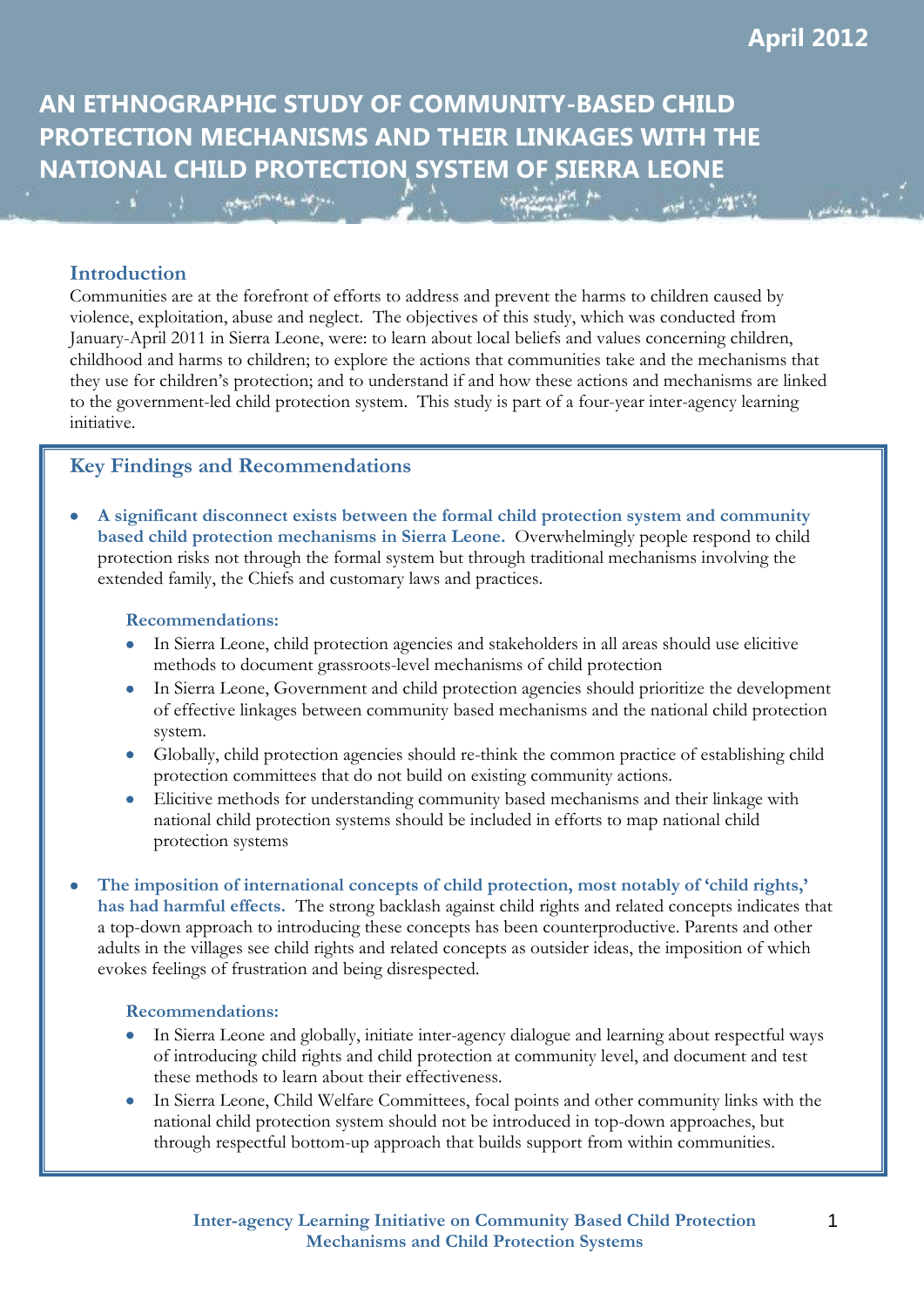# **Background**

Community-based child protection mechanisms are used widely to address and prevent the harms to children caused by violence, exploitation, abuse, and neglect. A key question, however, is how effective and sustainable these mechanisms are.

The aim of this ethnographic study was to document existing community based child protection mechanisms, both externally initiated and indigenous, in Sierra Leone and their interconnections with the formal aspects of the national child protection system. The Government of Sierra Leone and other actors have invested extensively in efforts to give the formal national system a presence at community level, including mandating village-level Child Welfare Committees in the 2007 National Child Rights Act. The question however is whether people actually use the Child Welfare Committees and other formal mechanisms such as the Family Support Units.

The present study is the first part of four-year interagency learning initiative that aims to strengthen child protection practice through research in Sierra Leone and Kenya. The initiative is overseen by a global reference group involving 12 national and international agencies, and national reference groups. Save the Children serves as the coordinator of the initiative and the Columbia Group for Children in Adversity serves as the technical lead for the action research. The initiative is funded with generous support from the Oak Foundation, Plan International, Save the Children, UNICEF, USAID PEPFAR, and World Vision.

## **Methodology**

The research used a methodology of rapid ethnography. People were asked in multiple contexts what happens when a particular child protection issue arises—whom do people actually go to, who makes the decisions, which actions are taken, and how do various stakeholders who occupy different social positions view the outcomes? This was a bottom-up process of mapping the functional pathways through which people respond to child protection risks.

#### **Site Selection**

For purposes of depth of learning, the research did not study a nationally representative sample of villages but chose to focus on two districts judged to be typical of Sierra Leone and reflective of its diversity. Moyamba is a southern, mostly Mende speaking district with few international NGOs, whereas Bombali is a northern, mostly Temne speaking district with many international NGOs. Within each district, two comparable chiefdoms were selected, and within each chiefdom three villages were selected – giving a total of twelve village sites. The study population consisted of the approximately 6,000 people who live in the twelve sites.

**Definition of community based child protection mechanisms:** all groups or networks at grassroots level that prevent and respond to issues of child protection and vulnerable children. These may include family supports, peer group supports and community groups such as women's groups, religious groups, and youth groups as well as traditional community processes, government mechanisms and mechanisms initiated by civil society and international agencies such as child protection committees.

#### **Definition of a national child protection**

**system:** an interlocking, dynamic set of institutions, mechanisms, norms and practices at different levels (e.g., family, community, district, society) that, in combination, have nationwide reach and protect children by preventing, responding to, and mitigating the effects of violence, abuse, exploitation, and neglect of children. A national child protection system may include Government institutions such as a Ministry of Social Welfare, Ministry or Health, police, and a judiciary, and many civil society mechanisms such as traditional chiefdom practices, customary law, and community-based mechanisms.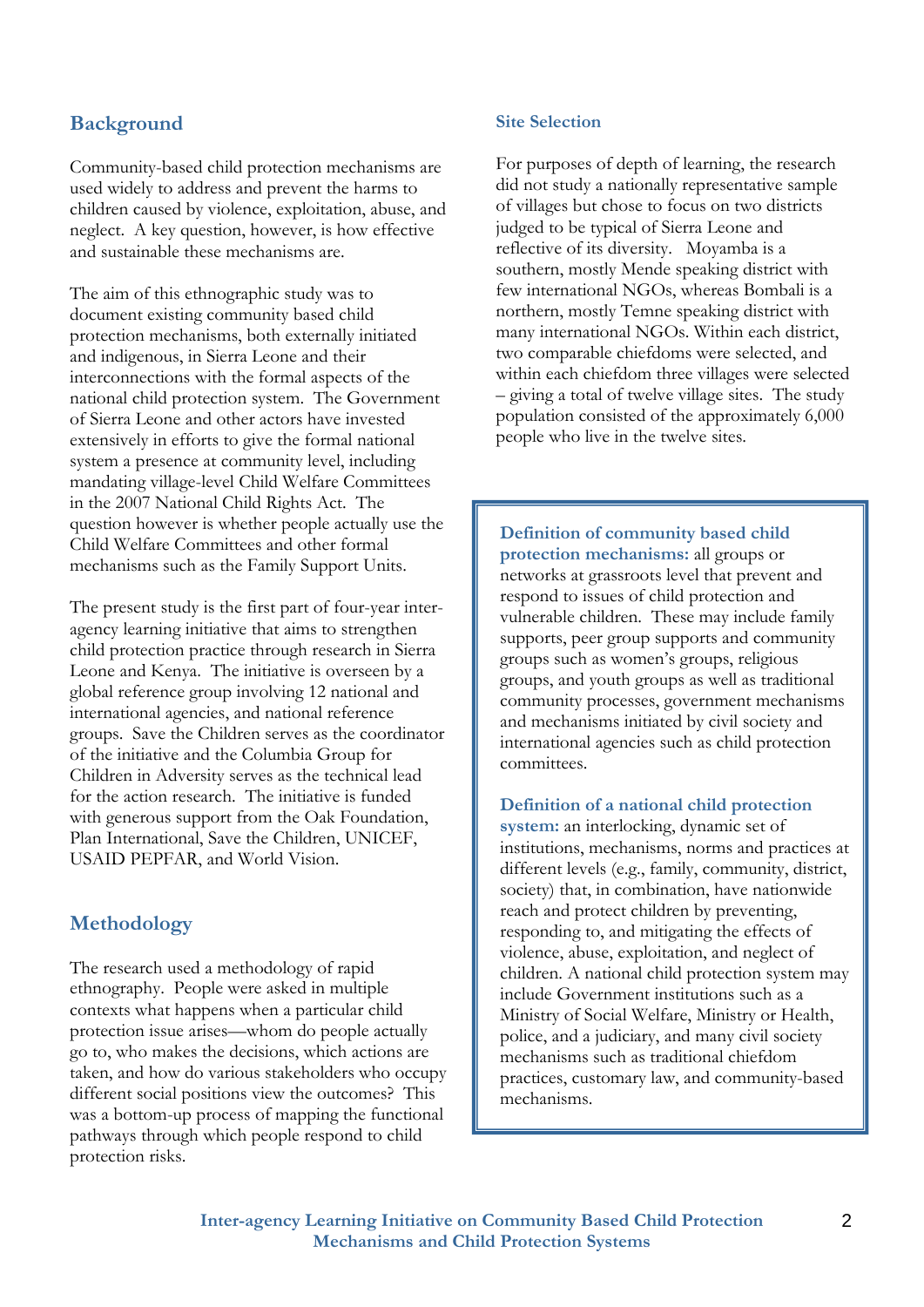Although the study did not include representative sampling, it entailed a systematic effort to include people who lived on the margins of the community. The researchers sought deliberately to include adults and children, women and men. By collecting information from different subgroups it was possible to learn about the views of each subgroup and to contrast their perceptions.

## **Research process**

Data collection occurred from February to April 2011. Each researcher, who spoke the local language, lived in a village for approximately two weeks and collected information until he or she reached 'saturation'. Each researcher conducted four group discussions (one each with teenage girls, teenage boys, adult women and adult men) fifteen in-depth interviews, ten timelines, multiple body mappings, and regular sessions of participant observation in each village. The two international researchers used an intensive methodology of reading the entire data set, identifying natural categories and consistent patterns that emerged. Common categories (e.g., types of risk) and patterns (e.g., patters of response) were defined inductively, that is, by observing them at whatever levels they appeared, and variations were noted.

The research was conducted by a team of Sierra Leonean researchers led by a Lead National Researcher (Dora King) and Team Leader (David Lamin). Two international researchers (Mike Wessells and Kathleen Kostelny) from the Columbia Group for Children in Adversity oversaw the research design and led the analysis of the data.

## **Limitations**

The research did not involve a national sample, and its short time frame limited its depth compared to that of traditional ethnography. Also the field researchers were still in the process of honing their skills and a small number of interviews had to be conducted via translation. Issues of confidentiality arose when names and other individual identifiers appeared in numerous records, though this problem was rapidly corrected. In addition, the research relied primarily on people's perceptions. It did not attempt to record the incidence rates of particular risks or responses.

## **Key Findings**

## **Children, Childhood and Development**

Contrary to international definitions of childhood based on age, Sierra Leonean community members understood childhood not according to age but to the individual's dependency, role, or activities. Even people who were over 18 years and would have been regarded as adults by the Convention on the Rights of the Child were seen by the participants as children if they were unable to do things for themselves. The importance of activities was visible in the widely shared view that once young people have become sexually active, they are adults since sexual intercourse is by definition adult activity. Participants also viewed children as means of continuing the family name and maintaining the memory of the parents.

#### **Family-level factors to protect children**

Communities presented numerous protective factors. Key protective factors were parental care and support from extended family members. Parents cared for their children, fed and clothed them, showed them how to become contributing family members, and taught proper behavior such as respect for elders and not stealing or fighting. Most parents sent their children to school and valued education. Grandmothers and elders frequently supported children and families by offering guidance and advice. Extended family members also helped to create a protective environment by, for example, an uncle taking in the children of his deceased brother.

#### **Community-level factors to protect children**

In the community, important protective factors were access to education, friendships with other children, and support from natural helpers such as teachers, religious leaders, women leaders, and youth leaders. In most communities, the Chief and other traditional leaders were seen as people who helped children and intervened when problems arose. Valuable preventative mechanisms were provided by the Chiefs and the traditional system of governance, which included by-laws against particular harmful practices.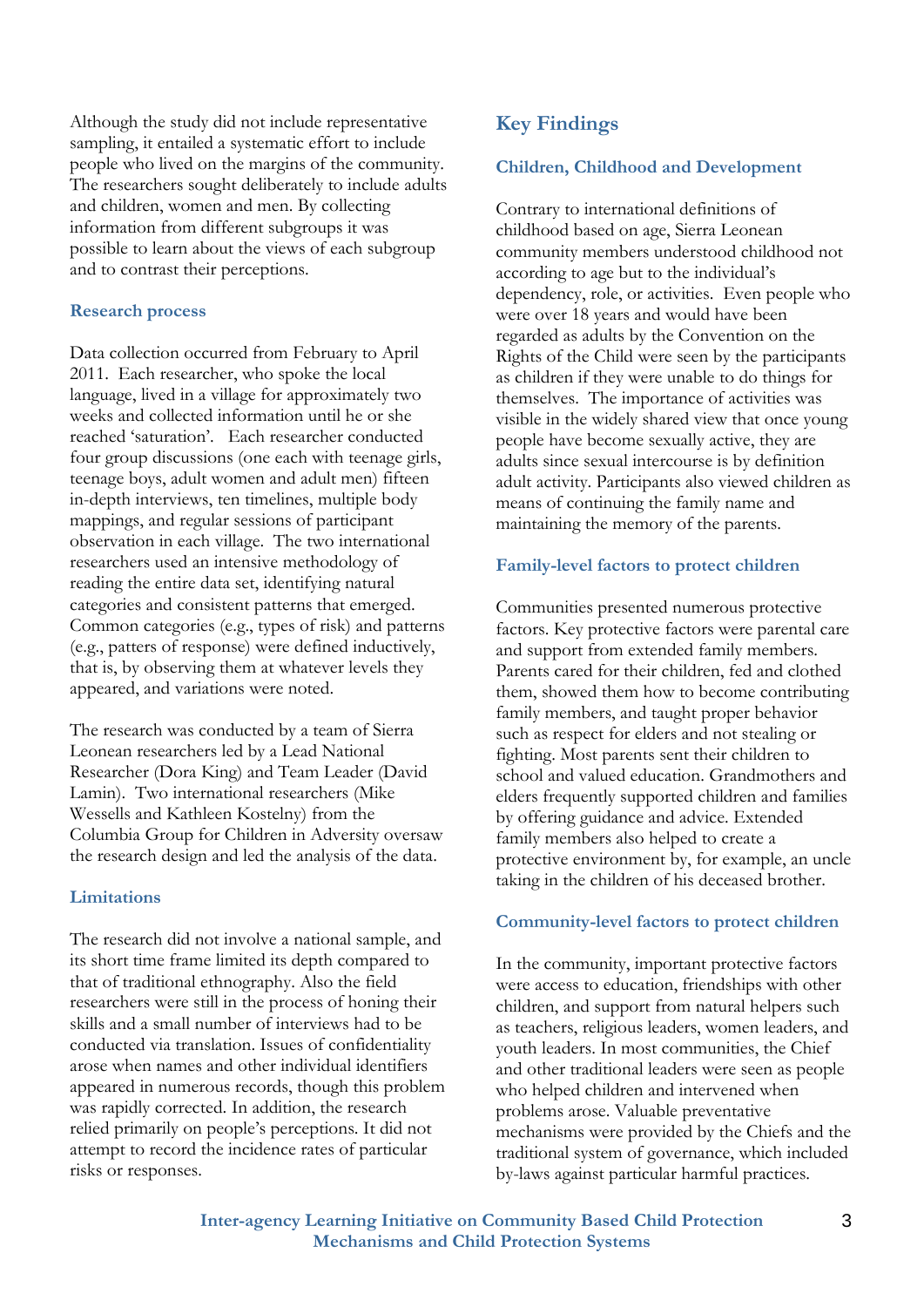NGOs and Family Support Units, which included police and social workers, did awareness raising on topics such as child abuse. This work not only contributed to prevention but also built links between the community and the government child protection system.

#### **Main harms to children**

Community members identified four primary harms to children:

- teenage pregnancy out of wedlock,
- children being out of school,
- maltreatment of children who were not living with their parents, and
- children doing heavy work.

Of these, the two that were most consistently cited across villages as serious problems were teenage pregnancy and children being out of school.

## **Teenage Pregnancy Out of Wedlock**

Teenage pregnancy was a widespread problem that reflected a mixture of consensual sex, transactional sex, and sexual abuse. Consensual sex usually involved relations with boyfriends, many of whom were classmates of similar age or a few years older. Adults viewed teenage pregnancy from consensual sex as a problem only when it occurred out of wedlock, yet most girls did not regard pregnancy out of wedlock as a problem. Pregnancies out of wedlock also occurred through transactional sex with older men, which was not uncommon and was associated with material benefits such as obtaining nice clothing or getting one's school fees paid.

The most typical pathway of response was for the family of the girl who had become pregnant to try to reach a settlement with family of the boy who had impregnated her – see Figure 1 below. The usual outcome was that the girl's parents arranged for their daughter to marry the boy and to live with his family, who compensated the girl's family for their 'lost investment' on her school fees. Overall, adults viewed the arranged marriage as positive because the family had been spared the shame of having their daughter be out of wedlock following delivery and they had received significant economic benefits.

However, young women did not necessarily want to live with the boy's family, or in cases of transactional sex with an older man who gave her favors. In some cases, the families could not settle the matter themselves and took it to the Chief. Having heard the case, the Chief usually fined the boy and girl, required the boy's family to reimburse the girl's family for school expenses, and required the parents to arrange the marriage of the boy and girl. Sometimes cases would need to be referred by the Town Chief to the Section Chief, and rarely to the Paramount Chief. In the rare case that the Paramount Chief was unable to resolve the case, it was referred to the government.

#### **Children being out of school**

Both children and adults said that many children did not attend school because the schools were located too far away and children did not like having to walk long distances, in some cases five or more miles, to get to school. Many children did not attend school because their parents could not afford to pay school fees and other school related costs. Also, some families required their children to work on their farms rather than go to school. Many children dropped out of school because they engaged in heavy work and were too tired, sick or otherwise unable to go to school. Similarly, children in Moyamba were often sent to live with uncles and others who elected not to send the children to school, making them work instead. Many girls dropped out of school after they had become pregnant, which happened frequently following initiation into Bondo Society.

Other factors that led children to being out of school included beating by teachers, teasing and discrimination. Polygamy also played a role, as stepmothers tended to want their stepdaughters to work. When children chose to leave school, adults tended to attribute it to the child not having developed proper values or behavior, describing them as "stubborn and "not serious." In contrast, children pointed out the significant hardships and stresses that they and other children encountered each day.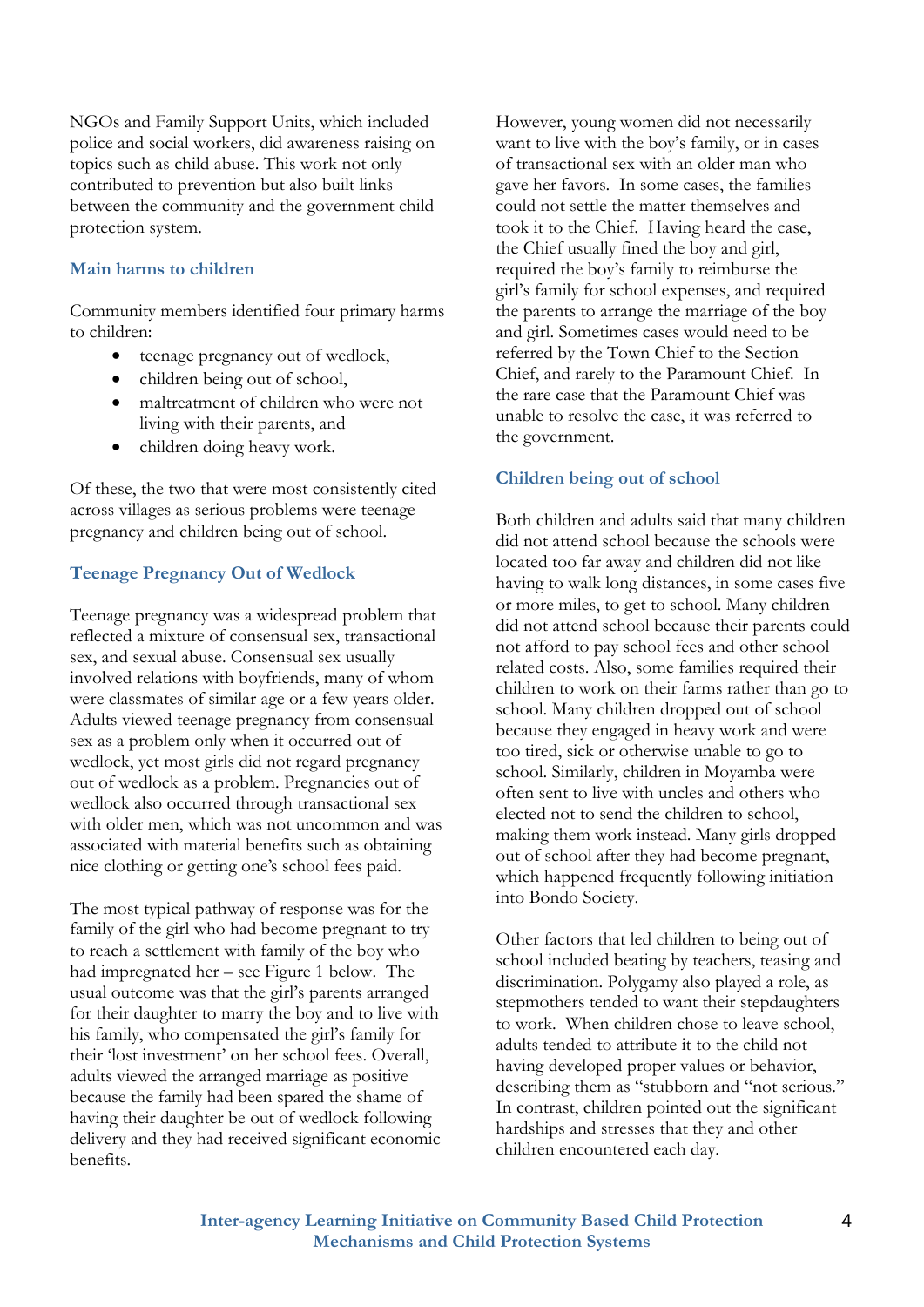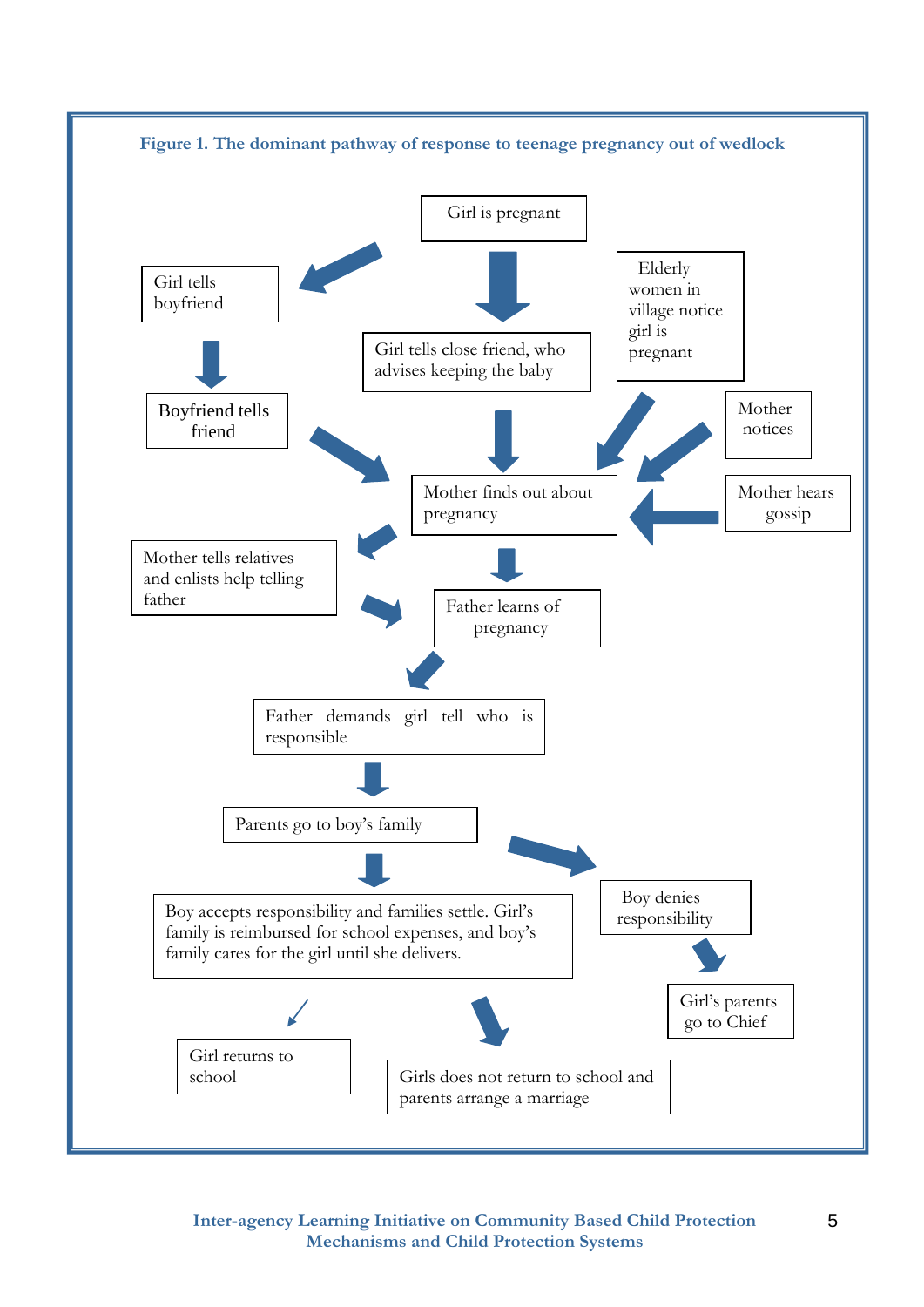The dominant pathways of response to children being out of school was through the extended family, and which pathway was taken depended on the cause of children being out of school. For example, if a girl were out of school because she was pregnant, the girl's family sought a settlement with the family of the boy, as described above. If, however, the child was unable to pay school expenses, he usually told either the parents, an aunt or an uncle, or the teacher or school chairman. Once family members had become aware that the child was out of school, they typically took steps to obtain the money needed to pay the costs of the child going to school. In some cases, teachers helped to pay.

In some cases involving boys who were out of school, the pathway of response was via a friend. For example, a boy who had stopped going to school told a friend, who then helped to pay the school related costs. Alternately, the friend advised the boy not to leave school for good but to work and earn money for a time and then return to school. If the child had decided to stop going to school even when the parents and most adults thought he or she should be in school, the father typically used a mixture of encouragement and threat.

## **Maltreatment of Children Who Were Not Living with Their Biological Parents**

Particularly in Moyamba, significant numbers of children lived not with their biological parents but with uncles, aunts, or other extended family members. If both parents had died, for example, the children were taken in by extended family members of the parents, typically the father's. Discrimination in such situations was quite common, and the 'new' children in the household were expected to do extra work. Often, such children were deprived of food and subjected to beatings.

The main pathway of response was through the father, who typically learned the situation from the child or mother or an uncle. Having learned about the situation, the father or uncle visited the child's caretaker to investigate. If the father saw that the child was suffering and the caretaker had not provided proper care, he asked the caretaker to return the child home.

While the child was home, the father looked for a better placement for the child. A second option was to 'settle' with the caretaker, getting an agreement on changes that the caretaker would make. If the father saw that the care arrangements were not too bad or that no other options existed, he advised the child to go back and live with the caretaker. This option was not uncommon when the child had no other means of continuing school.

## **Heavy Work**

Heavy work, which was more prevalent in Bombali, was linked with problems such as maltreatment of children who were not living with their parents. Extended family members typically expected children to work in exchange for food and housing while they attended school. However, some extended family members provided them with neither food nor access to school and only demanded that they work. Engagement in heavy work was identified as one of the leading causes of children either not being able to learn or being out of school altogether.

Some children who engaged in heavy work viewed it as a contribution to their families. If heavy work was too much for a child, the main pathway of response was for the child to complain to the mother, saying 'the work is heavy.' In turn, the mother requested the father to 'change the duties' of the child. The father then asked the child which type of work he would prefer, and the child selected work that was satisfactory to both himself and the father. Alternately, the child (in some cases with the encouragement of an aunt) told the Chief or the town head man of his situation. The Chief then called the parents and advised them how to treat children.

Throughout the discussions of harms to children, significant discrepancies between the views of adults and children were visible. For example children frequently indicated beating, abusive language and punishment as things that they disliked, whereas most adults did not see these as sources of harm.